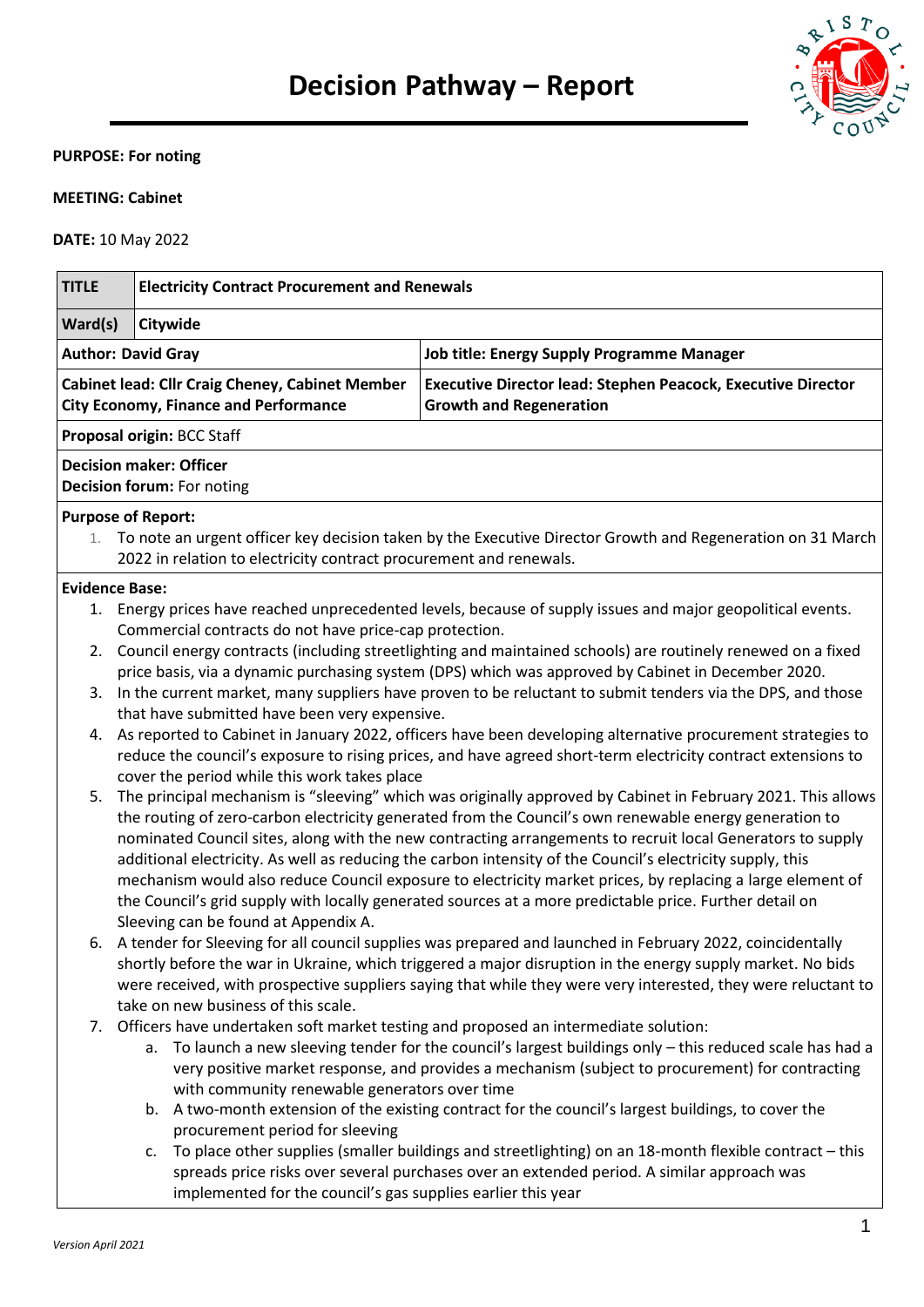- 8. The council's existing electricity contracts all expired on 31<sup>st</sup> March. This meant that a decision had to be taken to make new arrangements in advance of Cabinet, because off-contract prices are prohibitively expensive
- 9. An urgent key decision was taken by the Executive Director Growth and Regeneration on 31 March 2022 in accordance with the Council's constitutional requirements to procure an 18-month flexible electricity contract via a compliant public sector framework (LASER) covering streetlights and supplies to smaller buildings (called "non-half-hourly") at a cost of £12m and extension of the half hourly buildings contract to cover the transition to new arrangement by two months at a cost of £1.5m.
- 10. Officers intend to work on an expanded sleeving mechanism, alongside the City Leap partner, ready for deployment when the flexible contract ends in September 2023.

## **Cabinet Member / Officer Recommendations:**

That Cabinet:

- 1. Note the urgent key decision taken by the Executive Director Growth and Regeneration on 31 March 2022 to:
	- a) procure an 18-month flexible electricity contract via a compliant public sector framework (LASER) covering streetlights and supplies to smaller buildings (called "non-half-hourly") at a cost of £12m and b) extend the half hourly buildings contract to cover the transition to new arrangement by two months at a
- cost of £1.5m. 2. Notes that the Energy Service will tender for Sleeving for the council's larger buildings, in line with previously delegated authority given by Cabinet in February 2021.

## **Corporate Strategy alignment:**

- 1. These initiatives support the transition to the draft Corporate Strategy Priority ENV1 Carbon Neutrality and links to the Priority ED06 Estate Review in helping to reduce energy demand across the Council's own estate and decarbonising essential residual energy supplies
- 2. These initiatives reduce cost pressures on the council.

### **City Benefits:**

- 1. These initiatives contribute to delivering One City Goals:
	- a. Goal 81 Bristol City Council is carbon neutral for direct energy and transport emissions
	- b. Goal 115 30% of all electricity consumed in the city is generated from local, renewable sources with communities actively engaged and included

#### **Consultation Details:** No

#### **Background Documents:**

- 1. [Future Energy Supply Cabinet Report January 2022](https://democracy.bristol.gov.uk/mgDecisionDetails.aspx?IId=36029&Opt=1)
- 2. [Carbon Reduction Projects Cabinet Report February 2021](https://democracy.bristol.gov.uk/mgDecisionDetails.aspx?IId=31369&Opt=1)
- 3. [Energy Dynamic Purchasing System framework Cabinet Report Dec 2020](https://democracy.bristol.gov.uk/ieListDocuments.aspx?CId=135&MId=8402&Ver=4) (Item 20)
- 4. OE[D ModernGov -](https://democracy.bristol.gov.uk/ieDecisionDetails.aspx?ID=1336) bristol.gov.uk

| <b>Revenue Cost</b>      | <b>£10M</b> total<br>annualised,<br>including recharged<br>supplies to schools | <b>Source of Revenue Funding</b> | Energy Service Utilities Purchase/Highways<br>Electricity/HRA/Schools |
|--------------------------|--------------------------------------------------------------------------------|----------------------------------|-----------------------------------------------------------------------|
| <b>Capital Cost</b>      | £                                                                              | <b>Source of Capital Funding</b> |                                                                       |
| One off cost $\boxtimes$ | Ongoing cost $\Box$                                                            | Saving Proposal $\boxtimes$      | Income generation proposal $\Box$                                     |

#### **Required information to be completed by Financial/Legal/ICT/ HR partners:**

1. Finance Advice: The report seeks to update Cabinet on the latest development on Energy cost pressures and a recent urgent decision taken by officers to lock-in electricity prices at a rate below the current market rates.

The report to Cabinet in January 2022 related to what was envisaged as the potential budget pressure on the Council for the increases in gas and electricity costs. At that point it was hoped that the 'sleeving' arrangement would be in place by the start of April 2022.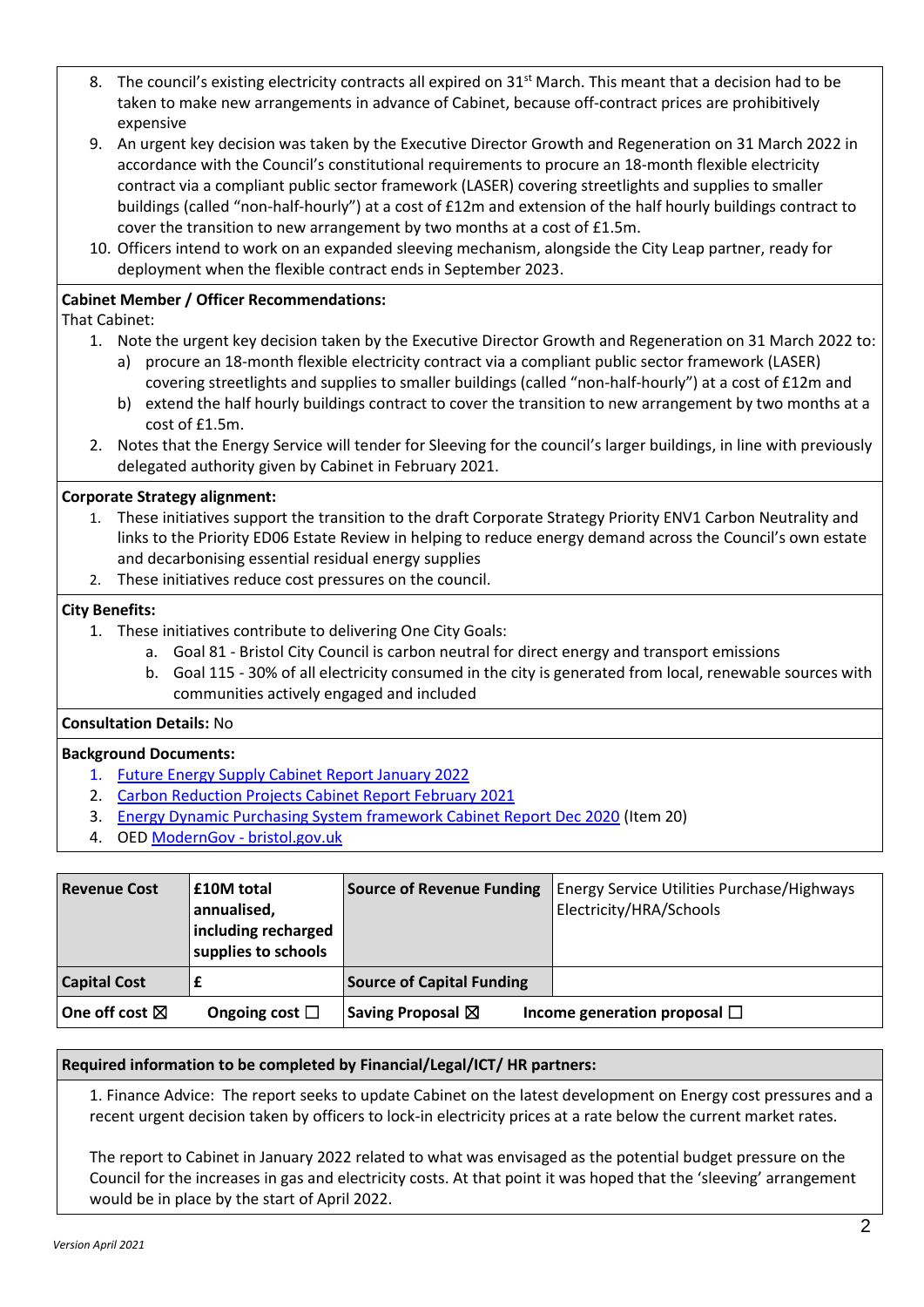Unfortunately, the tender process was unsuccessful and has resulted in us having to buy additional electricity until this arrangement is in place. It is now anticipated that it will be in place by the end of May.

The proposal will result in about 2/3rds of our usage (for the street lighting and smaller buildings) being covered by a fixed rate for 6 months, following by flexible rates for another 12 months. The remaining buildings will operate under the "sleeving arrangement" and assumes that the 'grid' (or market price) is after offsetting any electricity available to us from our own generation. The assumption for the remaining year is that these rates will stay the same.

The quantities are based on 21/22 actuals which assumes usage of 37.6m kilo watts pa and generation of 15.7m kw pa.

The cost implications of this new arrangement for electricity will Costs an extra £1m, of which £570k will be the extra cost to the General Fund.

Table 1 below should the cost implications for 22/23

| Costs (£000s)              |          | 22/23  | Energy      | Highways | <b>HRA</b> | Schools | Exports | <b>Total Costs</b> |
|----------------------------|----------|--------|-------------|----------|------------|---------|---------|--------------------|
|                            |          |        | Service (GF |          |            |         |         |                    |
|                            |          |        | only)       |          |            |         |         |                    |
| May 22 Cabinet Electricity |          | 9,737  | 1,885       | 3.577    | 3,231      | 1,752   | (708)   | 9,737              |
|                            | Gas      | 4.706  | 1,279       |          | 2.238      | 1,190   |         | 4,706              |
|                            | Combined | 14,443 | 3,164       | 3,577    | 5.468      | 2.942   | (708)   | 14,443             |

 For completeness, the Gas costs have been included, but note that the emergency decision was only for electricity.

Since the January Cabinet, the flexible Gas contracts have been introduced, with prices guaranteed till September 2022, and partially guaranteed beyond that point. The latest estimate anticipates a cost increase of £1.1m against the figures reported to the January Cabinet.

The overall cost pressure that was assumed as part of the Budget setting totalled £3.2m, of which £1.1m was general fund. The current forecast based on the latest arrangements on both Gas & electricity suggest that an additional £2.1m in cost pressures, of which General Fund is £0.3m due to the impact of sleeving, as the General Fund benefits maximumly from the investment in Energy efficient infrastructure i.e., Wind & Solar power. It is worth noting that both HRA and schools still benefit from the sleeving arrangements as the costs for their HH buildings will benefit from significant price reduction (c75%) compared to the current market rates, and 66% reduction compared to the 18 months flexible rates that all non-HH buildings will be paying.

The Energy service are currently exploring mitigation measures to address the additional pressure within the General fund and will be using the recent Cabinet approved "Task force" to drive a change in behaviour that should reduce, if not eliminate all the pressure.

It should be noted that the current figures assumes/does not include any energy reductions that might result from the recently approved LED street lighting project.

Further work will be undertaken by the Energy team to review the charging arrangements for our own generated electricity to our internal clients.

**Finance Business Partner:** Kayode Olagundoye, Interim Finance Business Partner, Growth and Regeneration, 27 April 2022.

**2. Legal Advice:** Legal support has been provided and the procurement process followed is compliant with both the Public Contracts Regulations 2015 and the council's own procurement rules.

**Legal Team Leader:** Husinara Jones, Team Leader, 7 April 2022